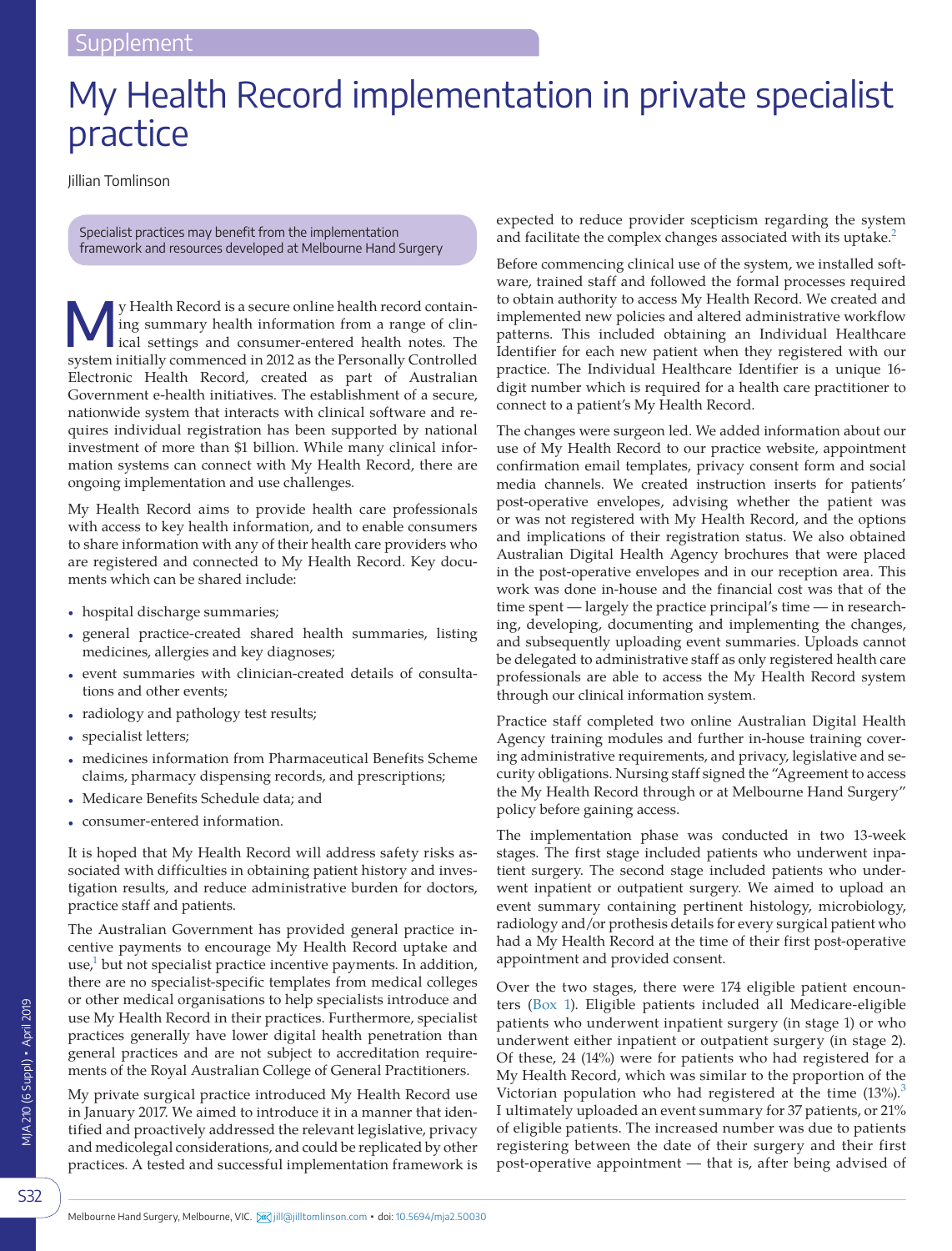## <span id="page-1-0"></span>**1 Use of the My Health Record system for Medicare-eligible patients during its implementation at Melbourne Hand Surgery**

|                                                                         | Stage 1<br>$(n = 69)$ | Stage 2<br>$(n = 105)$ | Total<br>$(N = 174)$ |
|-------------------------------------------------------------------------|-----------------------|------------------------|----------------------|
| <b>My Health Record status</b>                                          |                       |                        |                      |
| Patients who had registered before<br>surgery                           | $8(12\%)$             | 16 (15%)               | 24 (14%)             |
| Status unable to be determined before<br>surgery                        | $1(1\%)$              | 3(3%)                  | $4(2\%)$             |
| Patients who registered after surgery                                   | $7(10\%)$             | 7(7%)                  | 14 (8%)              |
| Patients who had registered but opted<br>out of an event summary upload | $\Omega$              | 1(1%)                  | $1(1\%)$             |
| My Health Record event summary uploads                                  |                       |                        |                      |
| Eligible patients for whom an upload<br>was completed*                  | 15 (22%)              | 22 (21%)               | 37 (21%)             |
| Prosthesis details included                                             | 5                     | 3                      | 8                    |
| Pathology results included                                              | 5                     | 11                     | 16                   |
| Radiology results included                                              | $\overline{2}$        | $\overline{2}$         | 4                    |

\* Eligible patients included those who were eligible for a My Health Record and who underwent inpatient surgery (stage 1), or inpatient or outpatient surgery (stage 2) under the author's care ◆

the option to register and being provided with written information on how to register by their surgeon. One patient had a My Health Record but elected not to have an event summary uploaded.

I encountered technical problems relating to the local clinical information system when uploading event summaries throughout the implementation phase, affecting 12 of 37 uploads (32%). These elicited user frustration and increased the time needed to upload the event summaries. Problems included:

- error messages relating to the necessary or correct demographic information not being found in the patient's clinical software file;
- the clinical information system crashing (closing without warning) when an event summary upload was attempted; and
- the summary failing to upload after it was typed and submitted.

It was not readily evident which demographic details were incorrect or omitted but necessary, and "necessary" information did not necessarily need to be correct to permit an upload. The error messages displayed did not describe in plain English what the error related to or what the user could do to remedy the problem. No error messages were received before seemingly random software crashes, or in instances where the summary simply failed to upload for reasons that could not be determined.

Some problems were managed with simple workarounds, but should ideally be rectified through software improvements. For example, multiple administrative staff independently determined that it was not possible to enter a Medicare card expiry date in the local clinical software, as the card date is in the format MM/YYYY, but the software field has the format DD/MM/YYYY. Users noted that if the digits "0" or "00" were entered in the DD section, the software would not retain the MM/YYYY portion of the entry, and the entry would revert to 00/00/0000. Troubleshooting demonstrated that entering the digits "01", or any combination of two digits that can be recognised as a day of the month, allowed a date to be accepted by the software. Failing to enter a Medicare expiry date in patient demographic details had no workflow implications before My Health Record use, but to upload an event summary to a My Health

Record, the Medicare expiry date had to be entered in the demographic field. Surprisingly, we discovered that entering an incorrect Medicare card expiry date or the date 01/01/2001 permitted the event summary upload. It appears that entry of a date is mandated by the practice clinical information system (Genie Solutions version 8.9.2) not the My Health Record system. A wish list of changes that would improve usability of My Health Record via our practice clinical information system software is shown in [Box 2.](#page-1-1)

A barrier to seeking assistance from our software vendor helpdesk is the invariable request to upload log files or email screenshots (and not merely transcriptions of error messages) for assessment. Our patient privacy policy does not seek permission from patients to send their data to a software vendor. While the vendor has configured its software with the option to upload data logs, and helpdesk staff routinely ask for screenshots that include patient demographic data, this has privacy implications. Our practice staff are prohibited from transmitting log files to the vendor or providing screenshots to helpdesk staff unless they have sought and documented patient consent. This adds to the work

## <span id="page-1-1"></span>**2 Wish list of changes to improve usability of the My Health Record system when using our practice clinical information system software** Changes to software (Genie Solutions)

- Enable the ability to move between the event summary creation screen and the patient file, so that the health care professional can refer to existing data in the patient file
- Enable the ability to further edit an event summary in the clinical information system after previewing it, before upload
- Improve the ability to populate the event summary with data fields already in the patient's electronic health record including the name of the hospital where the surgery was performed, the site (left or right) of the surgery, immunisations, and prosthesis details
- Change the Medicare expiry date field in the clinical information system from DD/MM/YYYY to MM/YYYY, in line with the standard Medicare expiry date format
- Remove the enforced requirement to enter unnecessary data before event summary uploads, such as the Medicare expiry date
- Preclude transmission of patient data logs to software vendors without specific patient consent and without the health care professional knowing which data are being transmitted
- Change helpdesk policy to prevent helpdesk queries from leading to mandatory requests for screenshots that include patient demographic data
- Enable the ability to upload specialist letters

## Changes to My Health Record

- Enable the ability to upload a clinical diagram, photograph or other attachment
- Enable the ability to create a document name for the event summary to facilitate search and retrieval